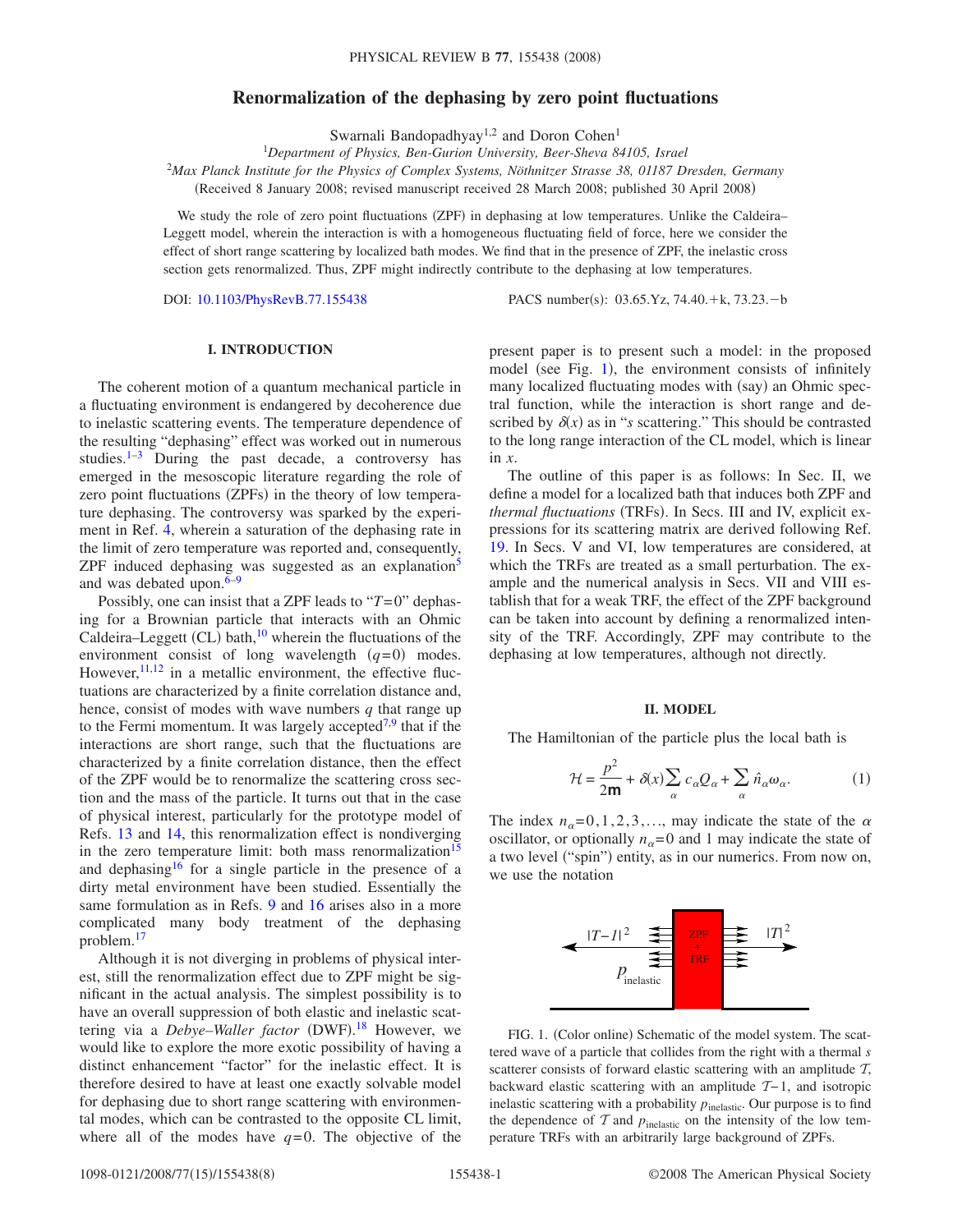$$
\hat{Q} = \sum_{\alpha} c_{\alpha} Q_{\alpha}.
$$
 (2)

By assuming an incident particle with a kinetic energy  $\epsilon_k$ , we divide the oscillators into two groups: those with  $\omega_{\alpha} < \epsilon_k$  and those with  $\omega_{\alpha} > \epsilon_k$ . We further assume low temperatures such that all of the oscillators in the latter group are in the ground state. Note that the particle has enough energy to induce real (nonvirtual) excitation of any of the TRF oscillators. Hence, we can schematically write the following:

$$
\hat{Q} = c_S + \sum_{\alpha \in \text{ZPF}} c_{\alpha} Q_{\alpha} + \sum_{\alpha \in \text{TRF}} c_{\alpha} Q_{\alpha},\tag{3}
$$

where  $c<sub>S</sub>$  represents a static scatterer. The particle is affected by the fluctuations in *Q*. By assuming that the bath is prepared in the state  $n=m$ , the fluctuations are characterized by the following nonsymmetrized power spectrum:

$$
\widetilde{S}(\omega) = \sum_{n(\neq m)} \left| Q_{nm} \right|^2 2 \pi \delta[\omega - (E_n - E_m)]. \tag{4}
$$

In Sec. III, we show how the ZPF oscillators can be eliminated, such that the interaction is characterized by a dressed interaction matrix Q. Accordingly, we define the effective power spectrum as

$$
\widetilde{S}_{\rm eff}(\omega) = \overline{\sum_{n(\neq m)} |\mathcal{Q}_{nm}|^2 2\pi \delta[\omega - (E_n - E_m)]}
$$
 (5)

and the *effective* "size" of the elastic scatterer as

$$
c_{\rm eff} = \mathcal{Q}_{m,m}.\tag{6}
$$

In the following sections, we will explain how to define  $Q$ and how to make the exact calculation of the elastic scattering amplitude  $T$  and of the inelastic scattering cross section  $p_{\text{inelastic}}$  (see Fig. [1](#page-0-0)). Then, we discuss whether the results can be deduced from the effective values of  $c_{\text{eff}}$  and  $\tilde{S}_{\text{eff}}(\omega)$ .

### **III. SCATTERING STATES**

Outside of the scattering region, the total energy of the system (particle plus bath) is

$$
\mathcal{E} = \epsilon_k + E_n = \epsilon_k + \sum_{\alpha} n_{\alpha} \omega_{\alpha}.
$$
 (7)

We look for scattering states that satisfy the equation

$$
\mathcal{H}|\Psi\rangle = \mathcal{E}|\Psi\rangle.
$$

Open (propagating) channels are those for which  $\epsilon_k$  > 0 after scattering. Otherwise, the channels are closed (evanescent). The channels are labeled as

$$
\mathbf{n} = (n_0, n) = (n_0, n_{\text{ZPF}}, n_{\text{TRF}}) = (n_0, n_1, n_2, n_3, \dots, n_\alpha, \dots),
$$
\n(8)

where  $n_0=L$ , R for left/right, and  $n_{\text{ZPF}}$ ,  $n_{\text{TRF}}$  are collective indices for the two group of scatterers. We define the following:

$$
k_n = \sqrt{2m(\mathcal{E} - E_n)} \quad \text{for } n \in \text{open},\tag{9}
$$

$$
\alpha_n = \sqrt{-2m(\mathcal{E} - E_n)} \quad \text{for } n \in \text{closed.} \tag{10}
$$

Later, we use the notations

$$
v_n = k_n / \mathbf{m},\tag{11}
$$

$$
u_n = \alpha_n / \mathbf{m},\tag{12}
$$

and define diagonal matrices  $\mathbf{v} = \text{diag}\{v_n\}$  and  $\mathbf{u} = \text{diag}\{u_n\}$ . The channel radial functions are written as follows:

$$
R(r) = A_n e^{-ik_n r} + B_n e^{+ik_n r}, \quad n \in \text{open}, \tag{13}
$$

$$
R(r) = C_n e^{-\alpha_n r}, \quad n \in \text{closed}, \tag{14}
$$

where  $r = |x|$ . The wave function can be written as

$$
\Psi(r, n_0, Q) = \sum_{n} R_{n_0, n}(r) \chi^{n}(Q).
$$
 (15)

The matching equations are

$$
\Psi(0, \text{right}, Q) - \Psi(0, \text{left}, Q) = 0,\tag{16}
$$

$$
\frac{1}{2m}[\Psi'(0, \text{right}, Q) + \Psi'(0, \text{left}, Q)] = \hat{Q}\Psi(0, Q). \quad (17)
$$

The operator  $\hat{Q}$  is represented by the matrix  $Q_{nm}$  that has the following block structure:

$$
Q_{nm} = \begin{pmatrix} Q_{vv} & Q_{vu} \\ Q_{uv} & Q_{uu} \end{pmatrix}.
$$
 (18)

The matching conditions lead to the following set of matrix equations:

$$
A_R + B_R = A_L + B_L,
$$
  
\n
$$
C_R = C_L,
$$
  
\n
$$
-i\mathbf{v}(A_R - B_R + A_L - B_L) = 2Q_{vv}(A_L + B_L) + 2Q_{vu}C_L,
$$
  
\n
$$
-u(C_R + C_L) = 2Q_{uv}(A_L + B_L) + 2Q_{uu}C_L.
$$

From here, we get the following matching equations that relate the ingoing and the outgoing amplitudes:

$$
A_R + B_R = A_L + B_L,\tag{19}
$$

$$
A_R - B_R + A_L - B_L = i2(\mathbf{v})^{-1} \mathcal{Q}(A_L + B_L),\tag{20}
$$

<span id="page-1-0"></span>where the dressed interaction matrix is defined as

$$
Q = Q_{vv} - Q_{vu}\frac{1}{(u + Q_{uu})}Q_{uv}.
$$
 (21)

In Sec. IV, we deduce the *S* matrix from the above set of equations and obtain explicit expressions for the elastic scattering amplitude and inelastic cross section.

#### **IV.** *S* **MATRIX**

The unitary description of the scattering in terms of ingoing and outgoing probability currents requires defining the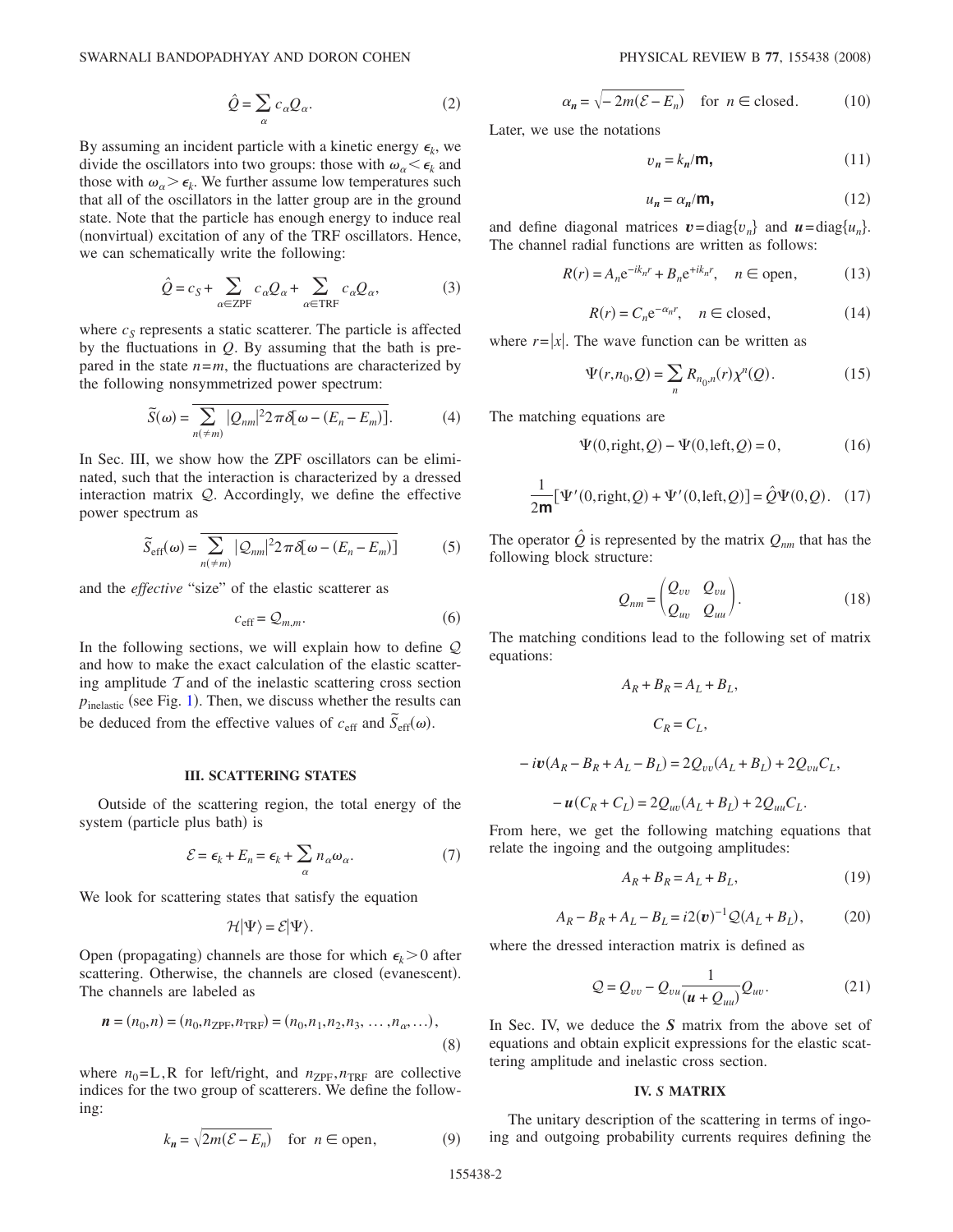normalized ingoing and outgoing amplitudes as  $\tilde{A}_n = \sqrt{v_n} A_n$ and  $B_n = \sqrt{v_n B_n}$ . Consequently, we defined a rescaled version of the *Qnm* matrix as follows:

$$
M_{nm} = \begin{pmatrix} M_{vv} & M_{vu} \\ M_{uv} & M_{uu} \end{pmatrix} = \begin{pmatrix} \frac{1}{\sqrt{v}} Q_{vv} \frac{1}{\sqrt{v}} & \frac{1}{\sqrt{v}} Q_{vu} \frac{1}{\sqrt{u}} \\ \frac{1}{\sqrt{u}} Q_{uv} \frac{1}{\sqrt{v}} & \frac{1}{\sqrt{u}} Q_{uu} \frac{1}{\sqrt{u}} \end{pmatrix}.
$$
\n(22)

We also define a corresponding reduced matrix as follows:

$$
\mathcal{M} = \frac{1}{\sqrt{v}} Q \frac{1}{\sqrt{v}} = M_{vv} - M_{vu} \frac{1}{1 + M_{uu}} M_{uv}.
$$
 (23)

By using these notations, the set of matching conditions can be expressed by using a transfer matrix as follows:

$$
\begin{pmatrix} \widetilde{B}_R \\ \widetilde{A}_R \end{pmatrix} = T \begin{pmatrix} \widetilde{A}_L \\ \widetilde{B}_L \end{pmatrix} . \tag{24}
$$

The transfer  $2N \times 2N$  matrix can be written in block form as follows:

$$
T = \begin{pmatrix} T_{++} & T_{+-} \\ T_{-+} & T_{--} \end{pmatrix} = \begin{pmatrix} 1 - i\mathcal{M} & -i\mathcal{M} \\ i\mathcal{M} & 1 + i\mathcal{M} \end{pmatrix} . \tag{25}
$$

The *S* matrix is defined via

$$
\left(\frac{\widetilde{B}_L}{\widetilde{B}_R}\right) = S\left(\frac{\widetilde{A}_L}{\widetilde{A}_R}\right) \tag{26}
$$

and can be written in block form as

$$
S_{n,m} = \begin{pmatrix} S_R & S_T \\ S_T & S_R \end{pmatrix} . \tag{27}
$$

A straightforward elimination gives

$$
S = \begin{pmatrix} -T_{-}^{-1}T_{-+} & T_{--}^{-1} \\ T_{++} - T_{-+}T_{--}^{-1}T_{+-} & T_{+-}T_{--}^{-1} \end{pmatrix}.
$$
 (28)

Now we can write the following expressions for  $S_R$  and  $S_T$ by using the  $M$  matrix:

$$
\mathbf{S}_T = \frac{1}{1 + i\mathcal{M}} = 1 - i\mathcal{M} - \mathcal{M}^2 + i\mathcal{M}^3 + \cdots, \qquad (29)
$$

$$
S_R = S_T - 1. \tag{30}
$$

The elastic forward scattering amplitude is

$$
\mathcal{T} = [\mathbf{S}_T]_{m,m} = \left[\frac{1}{1 + i\mathcal{M}}\right]_{m,m}.
$$
 (31)

The total elastic scattering probability is

$$
p_{\text{elastic}} = |T|^2 + |T - 1|^2 = 1 - 2[\Re(T) - |T|^2].\tag{32}
$$

We observe that the inelastic scattering is isotropic and its line shape (per direction) is

$$
p(\omega) = \sum_{n(\neq m)} \left[ \left[ S_T \right]_{nm} \right]^2 2 \pi \delta[\omega - (E_n - E_m)],\tag{33}
$$

with the measurement  $d\omega/2\pi$ . The total inelastic cross section is obtained by integration as follows:

$$
p_{\text{inelastic}} = 2 \int \frac{d\omega}{2\pi} p(\omega) = 2 \sum_{n(\neq m)} |[S_T]_{n,m}|^2
$$

$$
= 2 \sum_{n(\neq m)} | \left[ \frac{1}{1 + i \mathcal{M}} \right]_{n,m} |^2. \tag{34}
$$

One can verify that  $p_{\text{inelastic}}$  and  $p_{\text{elastic}}$  sum up to unity, which is essentially the "optical theorem."

### **V. PERTURBATION THEORY**

Since the temperature is low, we treat the small effect of the TRF in leading order. We write

$$
\hat{Q} = \hat{Q}^{\text{ZPF}} \otimes \mathbf{1}^{\text{TRF}} + \mathbf{1}^{\text{ZPF}} \otimes \hat{Q}^{\text{TRF}} \equiv \hat{Q}^0 + \delta \hat{Q}, \qquad (35)
$$

where  $\hat{Q}^0$  is the sum over the ZPF coordinates including the static scatterer  $c_S$ , while  $\delta \hat{Q}$  is the sum over the TRF coordinates. For the reduced  $Q$  matrix, we get

$$
Q = Q_{vv}^{0} + \delta Q_{vv} - Q_{vu}^{0} \left( \frac{1}{u + Q_{uu}^{0}} - \frac{1}{u + Q_{uu}^{0}} \delta Q_{uu} \frac{1}{u + Q_{uu}^{0}} \right) Q_{uv}^{0}.
$$
\n(36)

We assume that all of the "important" open modes are well above the evanescent threshold. This means that a single TRF transition is not enough to push the scattered particle into an evanescent mode. Accordingly,  $\delta Q_{uv}$  and  $\delta Q_{vu}$  are not included. In the same spirit, we further assume that the TRF transitions hardly affect the evanescent velocity; hence,

$$
u_{n_{\text{ZPF}}, n_{\text{TRF}}} \approx u_{n_{\text{ZPF}}, 0}.\tag{37}
$$

When calculating the matrix element  $Q_{nm}$ , the second term constitutes a sum over sequences as  $Q_{n,\nu}^0$ ... $(\delta Q)_{\nu',\mu'}$ ... $Q_{\mu,m}^0$ . To have a nonzero term, the TRF oscillators of the  $\nu$  state should remain in the same state as in the *n* state, while one ZPF oscillator of the  $\nu$  state has to be excited. A similar observation applies to the states of the oscillators of the  $\mu$ state. The TRF transitions are induced by  $\delta Q$  during the evanescent motion of the particle. Accordingly, we deduce that

$$
\begin{aligned} \mathcal{Q} = & \left(\left[ \mathcal{Q}_{vv}^{\text{ZPF}} - \mathcal{Q}_{vu}^{\text{ZPF}} \left( \frac{1}{\boldsymbol{u} + \mathcal{Q}_{uu}^{\text{ZPF}}}\right) \mathcal{Q}_{uv}^{\text{ZPF}} \right]_{m,m} \right) \mathbf{1}^{\text{TRF}} \\ + & \left(1 + \left[ \mathcal{Q}_{vu}^{\text{ZPF}} \left( \frac{1}{\boldsymbol{u} + \mathcal{Q}_{uu}^{\text{ZPF}}}\right)^2 \mathcal{Q}_{uv}^{\text{ZPF}} \right]_{m,m} \right) \mathcal{Q}^{\text{TRF}}, \end{aligned}
$$

<span id="page-2-0"></span>which can be written schematically as follows:

$$
Q = c_0 \mathbf{1}^{\text{TRF}} + \lambda_0 Q^{\text{TRF}}, \tag{38}
$$

<span id="page-2-1"></span>where the effective elastic scattering amplitude and the scaling factor of the inelastic effect are

$$
c_0 = c_S - \left[ Q_{vu}^{\text{ZPF}} \left( \frac{1}{u + Q_{uu}^{\text{ZPF}}} \right) Q_{uv}^{\text{ZPF}} \right]_{m,m},
$$
 (39)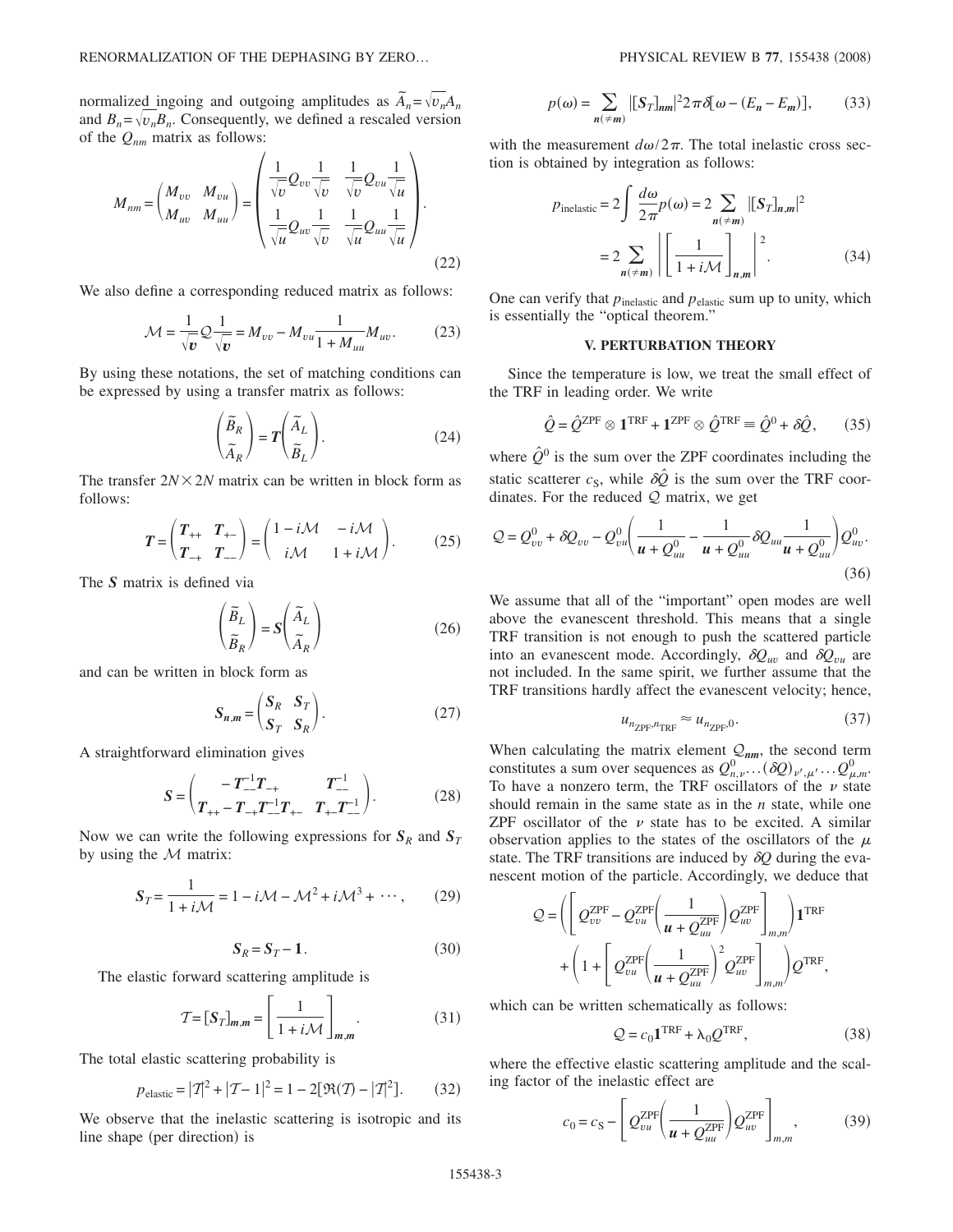<span id="page-3-0"></span>

FIG. 2. Diagrams that describe the time evolution of kinetic energy can be used in order to illustrate the terms in the scattering calculation. The dotted line represents a contribution to the elastic cross section due to (virtual) scattering by ZPF modes. The solid lines represent contributions to the first order inelastic cross section, wherein the intensity of the TRF is regarded as the small parameter.

$$
\lambda_0 = 1 + \left[ Q_{vu}^{\text{ZPF}} \left( \frac{1}{u + Q_{uu}^{\text{ZPF}}} \right)^2 Q_{uv}^{\text{ZPF}} \right]_{m,m} . \tag{40}
$$

<span id="page-3-1"></span>With an appropriate counterterm, we can make  $c_0 = 0$ . More interestingly, we see that the effective TRFs are characterized by the dressed power spectrum as follows:

$$
\widetilde{S}_{\rm eff}(\omega) = (\lambda_0)^2 \widetilde{S}(\omega). \tag{41}
$$

### **VI. DRESSED BORN APPROXIMATION**

The first order ("Born") approximation relates the inelastic line shape to the power spectrum of the fluctuations. We use the term "dressed Born approximation" to indicate that we use a first order perturbation theory with respect to the TRF, while the ZPF including the static scatterer are treated to infinite order (Fig. [2](#page-3-0)). Within this framework, the leading order expression for the  $S$  matrix, by using Eqs.  $(38)$  $(38)$  $(38)$ – $(40)$  $(40)$  $(40)$ , is

$$
S_T \approx \frac{1}{1 + i(c_0/v_\epsilon) + i\lambda_0 \mathcal{M}^{\text{TRF}}} = T_0 \mathbf{1} - i T_0^2 \lambda_0 \mathcal{M}^{\text{TRF}} + \cdots,
$$
\n(42)

where the elastic forward scattering amplitude is

$$
\mathcal{T}_0 = \frac{1}{1 + i(c_0/v_\epsilon)}.\tag{43}
$$

<span id="page-3-2"></span>Consequently, for the inelastic scattering, we get

$$
p(\omega) \approx \frac{1}{v_{\epsilon}v_{\epsilon-\omega}} |T_0|^4 (\lambda_0)^2 \tilde{S}(\omega).
$$
 (44)

Since we have assumed that the change in the kinetic energy of the particle due to TRF inelastic scattering is relatively small, one can take  $v_{\epsilon-\omega} \approx v_{\epsilon}$ .

### **VII. SIMPLEST EXAMPLE**

Consider a particle with a velocity  $v_{\epsilon}$  that collides with a "bath" that consists of an elastic scatterer  $c_S$  and a single two level TRF scatterer  $c_T$ , whose excitation energy is  $\omega_T(\lll \epsilon_k)$ . The interaction matrix is

$$
Q = Q = \begin{pmatrix} c_S & c_T \\ c_T & c_S \end{pmatrix},
$$
(45)

<span id="page-3-3"></span>which we substitute in  $M \approx (1/v_e)^2 Q$  so as to get  $S_T = (1$  $+i\mathcal{M}$ <sup>-1</sup>. To avoid crowded expressions, we set the units such that  $v_{\epsilon}$ = 1 and write

$$
S_T = \frac{1}{(1 + ic_S)^2 + c_T^2} \left( \frac{1 + ic_S - ic_T}{-ic_T} \right). \tag{46}
$$

<span id="page-3-4"></span>Note again that in order to restore the units, each *c* in the above expression should be replaced with  $c/v_{\epsilon}$ . From here, it follows that

$$
p_{\text{inelastic}} = \frac{2 \nu_{\text{TRF}}}{(1 - c_0^2 + \nu_{\text{TRF}})^2 + 4c_0^2} \quad \text{(scaled)},\tag{47}
$$

where  $v_{\text{TRF}} = c_T^2$  characterizes the intensity of the TRF and  $c_0 \equiv c_S$ . One observes that for a strong TRF, the inelastic effect is suppressed and we get mainly elastic back reflection. However, in the regime of interest, of a weak TRF, the inelastic scattering is proportional to  $\nu$ TRF and agree with Eq. ([44](#page-3-2)), where  $|\mathcal{T}_0|^2 = 1/(1+c_0^2)$  and  $\lambda_0 = 1$ .

Next, we complicate the bath by adding a single ZPF scatterer  $c_z$ , whose excitation energy is  $\omega_z$   $(\geq \epsilon_k)$ . The possible values of the mode index are  $n=(0,0) \equiv 1$ ,  $n=(0,1)$  $\equiv$  2,  $n = (1, 0) = 3$ , and  $n = (1, 1) = 4$ . The ZPF scatterer is assumed to be in the ground state  $(m=1)$  and, hence, only the first two modes are open. The interaction matrix is

$$
Q = \begin{pmatrix} c_S & c_T & c_Z & 0 \\ c_T & c_S & 0 & c_Z \\ c_Z & 0 & c_S & c_T \\ 0 & c_Z & c_T & c_S \end{pmatrix}.
$$

If we did not have the TRF oscillator, it would be a  $2 \times 2$ matrix as follows:

$$
Q^{\text{ZPF}} = \begin{pmatrix} c_S & c_Z \\ c_Z & c_S \end{pmatrix} . \tag{48}
$$

If we ignored the ZPF oscillator, we would get Eq.  $(45)$  $(45)$  $(45)$ . However, by using Eq.  $(21)$  $(21)$  $(21)$ , we get the dressed interaction matrix as follows:

$$
Q = \begin{pmatrix} c_S & c_T \\ c_T & c_S \end{pmatrix} - \frac{c_Z^2}{(u_3 + c_S)(u_4 + c_S) - c_T^2}
$$
\n
$$
\times \begin{pmatrix} (u_3 + c_S) & -c_T \\ -c_T & (u_4 + c_S) \end{pmatrix},
$$

with  $u_3 = \sqrt{|\epsilon_k - \omega_z|}$  and  $u_4 = \sqrt{|\epsilon_k - \omega_z - \omega_T|}$ . Consequently, from  $c_{\text{eff}} \equiv \mathcal{Q}_{1,1}$ , we get

$$
c_{\text{eff}} = c_S - \frac{(u_3 + c_S)v_{\text{ZPF}}}{(u_3 + c_S)(u_4 + c_S) - v_{\text{TRF}}},\tag{49}
$$

and from  $\nu_{\text{eff}} = |Q_{2,1}|^2$ , we get  $\nu_{\text{eff}} = \lambda^2 \nu_{\text{TRF}}$ , where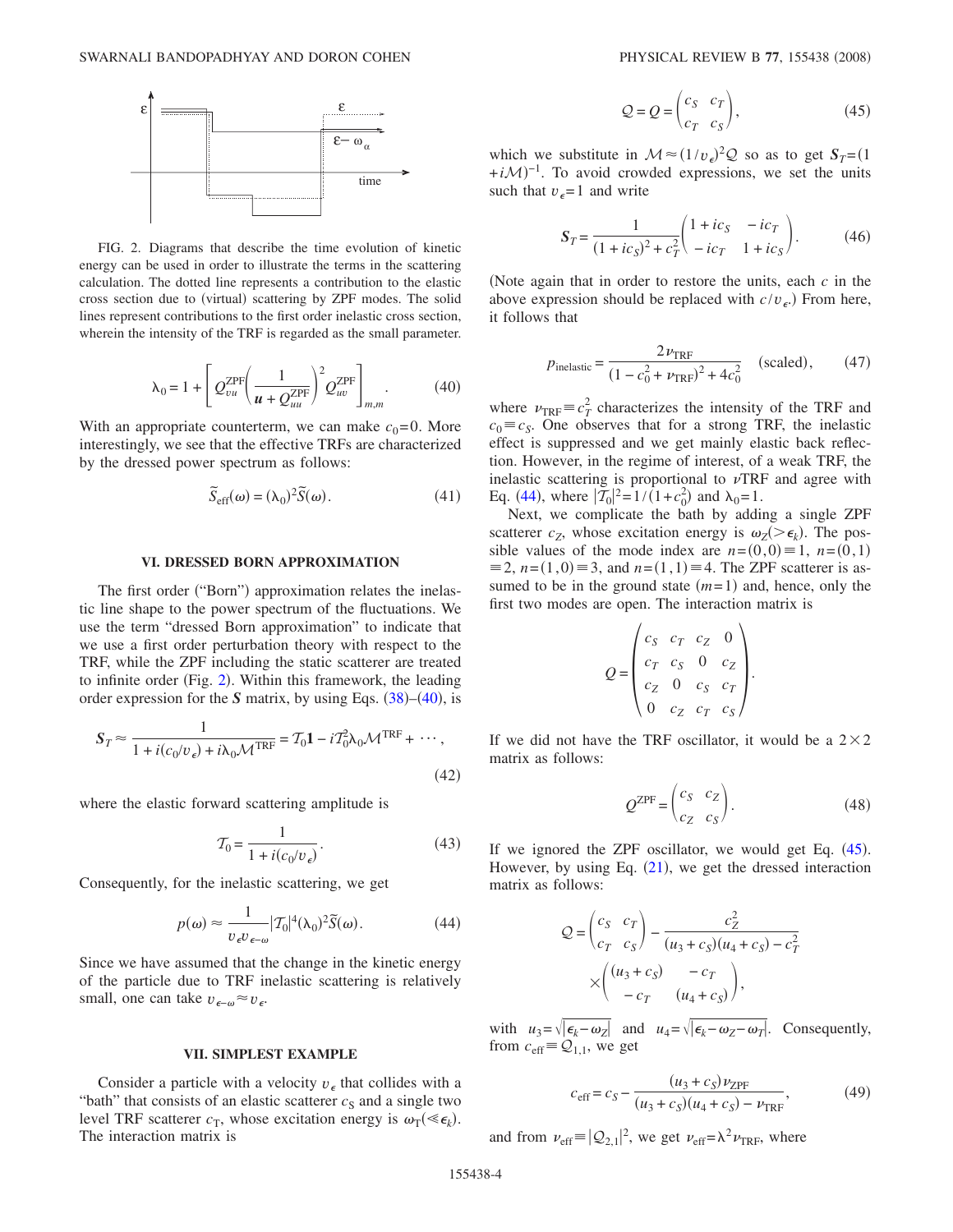<span id="page-4-0"></span>

FIG. 3. (Color online) The renormalization factor for inelastic effect  $\lambda_{ZPF}$  is plotted as a function of  $\nu_{ZPF}$  for the simple model of Sec. VII by using Eq.  $(52)$  $(52)$  $(52)$  with a fixed static scatterer  $c_s = 0$  (solid red curve) and with an adaptive static scatterer such that  $c_0=0$ (dashed blue curve). The other parameters for this and for the next figures are  $\omega_Z$ =0.96 and  $\omega_T$ =0.03 and  $\epsilon_k$ =0.6, respectively.

$$
\lambda = 1 + \frac{\nu_{\text{ZPF}}}{(u_3 + c_S)(u_4 + c_S) - \nu_{\text{TRF}}},\tag{50}
$$

<span id="page-4-2"></span>where  $\nu_{\text{ZPF}} \equiv c_Z^2$  and  $\nu_{\text{TRF}} \equiv c_T^2$ . Optionally, we can get for Q the approximated result of Eq.  $(38)$  $(38)$  $(38)$ , which treats the TRF coupling in leading order. This treatment assumes that in the vicinity of the energy shell,  $v_1 \approx v_2 \equiv v_\epsilon$  and  $u_3 \approx u_4 \equiv u_Z$ . The parameters  $c_0$  and  $\lambda_0$  are calculated by using Eqs. ([39](#page-2-1)) and ([40](#page-3-1)) with  $Q_{uu}^{\text{ZPF}} = c_S$  and  $Q_{vu}^{\text{ZPF}} = Q_{uv}^{\text{ZPF}} = c_Z$ , which leads to

$$
c_0 = c_S - \frac{\nu_{\rm ZPF}}{(u_Z + c_S)},
$$
\n(51)

$$
\lambda_0 = 1 + \frac{\nu_{\text{ZPF}}}{(\mu_Z + c_S)^2}.
$$
 (52)

<span id="page-4-3"></span>In this simple example, the dependence of  $c_0$  and  $\lambda_0$  on  $\nu_{ZPF}$ is linear. However, once we have more than one ZPF scatterer (as in the numerical example in Sec. VIII), the relation is no longer linear. It might also be of interest to solve the first equation  $c_0=0$  for  $c_s$ , and substitute the result into the second equation. The outcome of this procedure is illustrated in Fig. [3.](#page-4-0)

The calculation of the *S* matrix proceeds in the same way as in the single TRF case, with the effective interaction matrix (no approximation involved) as follows:

$$
Q = \begin{pmatrix} c_S - (\lambda - 1)(u_3 + c_S) & \lambda c_T \\ \lambda c_T & c_S - (\lambda - 1)(u_4 + c_S) \end{pmatrix}.
$$
\n(53)

By setting  $v_1 \approx v_2 \equiv v_\epsilon$  and  $u_3 \approx u_4 \equiv u_Z$  as before, we label both diagonal terms as  $c_{\text{eff}}$ . Still we are not making any approximation with regard to the intensities  $\nu_{\text{TRF}}$  and  $\nu_{\text{ZPF}}$ , so as to get essentially exact results as follows:

$$
|T|^2 = \frac{[v_{\epsilon}^2 + (c_{\text{eff}})^2]v_{\epsilon}^2}{[v_{\epsilon}^2 - (c_{\text{eff}})^2 + \lambda^2 v_{\text{TRF}}]^2 + 4v_{\epsilon}^2 (c_{\text{eff}})^2}
$$
(54)

<span id="page-4-1"></span>and the generalization of Eq.  $(47)$  $(47)$  $(47)$  as follows:

$$
p_{\text{inelastic}} = \frac{2}{v_{\epsilon}^2} |\tilde{T}|^2 |T|^2 \lambda^2 \nu_{\text{TRF}},\tag{55}
$$

where  $|\tilde{T}|^2$  is Eq. ([54](#page-4-1)) without the  $\lambda^2 \nu_{\text{TRF}}$  term. For a weak TRF intensity, by using  $\lambda \approx \lambda_0$  and  $T \approx T_0$ , one obtains the dressed Born approximation  $[Eq. (44)]$  $[Eq. (44)]$  $[Eq. (44)]$ . One observes that the presence of the factor  $\lambda$  has two implications: one is to enhance the inelastic scattering for a weak TRF, while the other is to limit the range over which the weak TRF approximation applies.

# **VIII. DISCUSSION, EXPECTATIONS, AND NUMERICAL DEMONSTRATION**

The analysis in the present paper is focused primarily on the low temperature scattering, due to a weak TRF, where the dressed Born approximation of Sec. VI applies. Still, to get the "big picture," we consider below the full range of  $\nu_{\text{TRF}}$ values. We first highlight some qualitative observations that are based on the analysis of the simple examples of Sec. VII, and then proceed with a numerical demonstration that involves a larger bath of scatterers.

From the Born approximation, we deduce that for a weak TRF, the inelastic cross section *p*inelastic is proportional to  $\nu_{\text{TRF}}$ . For a strong TRF, it drops down as implied, e.g., by the simplest example Eq. ([47](#page-3-4)). The maximum  $p_{\text{inelastic}} = 1/2$  is attained for the intermediate value  $v_{\text{TRF}} = c_0^2 + 1$ . *A priori* we could not expect a larger inelastic effect because the elastic cross section  $|T|^2 + |T-1|^2$  is bound from below by the minimum value of 50%. We can interpret the condition for attaining a minimum elastic cross section by using a Fabry–Pérot double barrier picture: the elastic scattering and the inelastic scattering are like two barriers separated by an infinitesimal distance. The strongest interference effect is expected when the two barriers are comparable.

The suppression of the inelastic effect for strong TRF is a generic effect: it becomes almost obvious if we consider the scattering of a particle from a fluctuating region in a threedimensional space. In the latter context, strong fluctuations would repel the particle from the scattering region, hence, making inelastic excitations within the excluded volume less likely. So the strongest inelastic effect is experienced for intermediate values of  $\nu_{\text{TRF}}$ .

The inclusion of ZPF into the model renormalizes  $\nu_{\text{TRF}}$ . The enhancement factor  $\lambda$  is larger than unity (but finite) in the Born approximation limit, but if we go to very high temperatures (large  $\nu_{\text{TRF}}$ ), this renormalization effect fades away and we get  $\lambda = 1$  [see, e.g., Eq. ([50](#page-4-2))]. The crossover involves a wild variation in  $\lambda$  (see Fig. [4](#page-5-0)), which implies that  $0 < p_{\text{inelastic}} < 1/2$  goes through the whole range of possible values (Fig.  $5$ ).

It is important to point out that if the fluctuations had a continuous (rather than discrete) power spectrum, the above described intermediate wild variation would be smoothed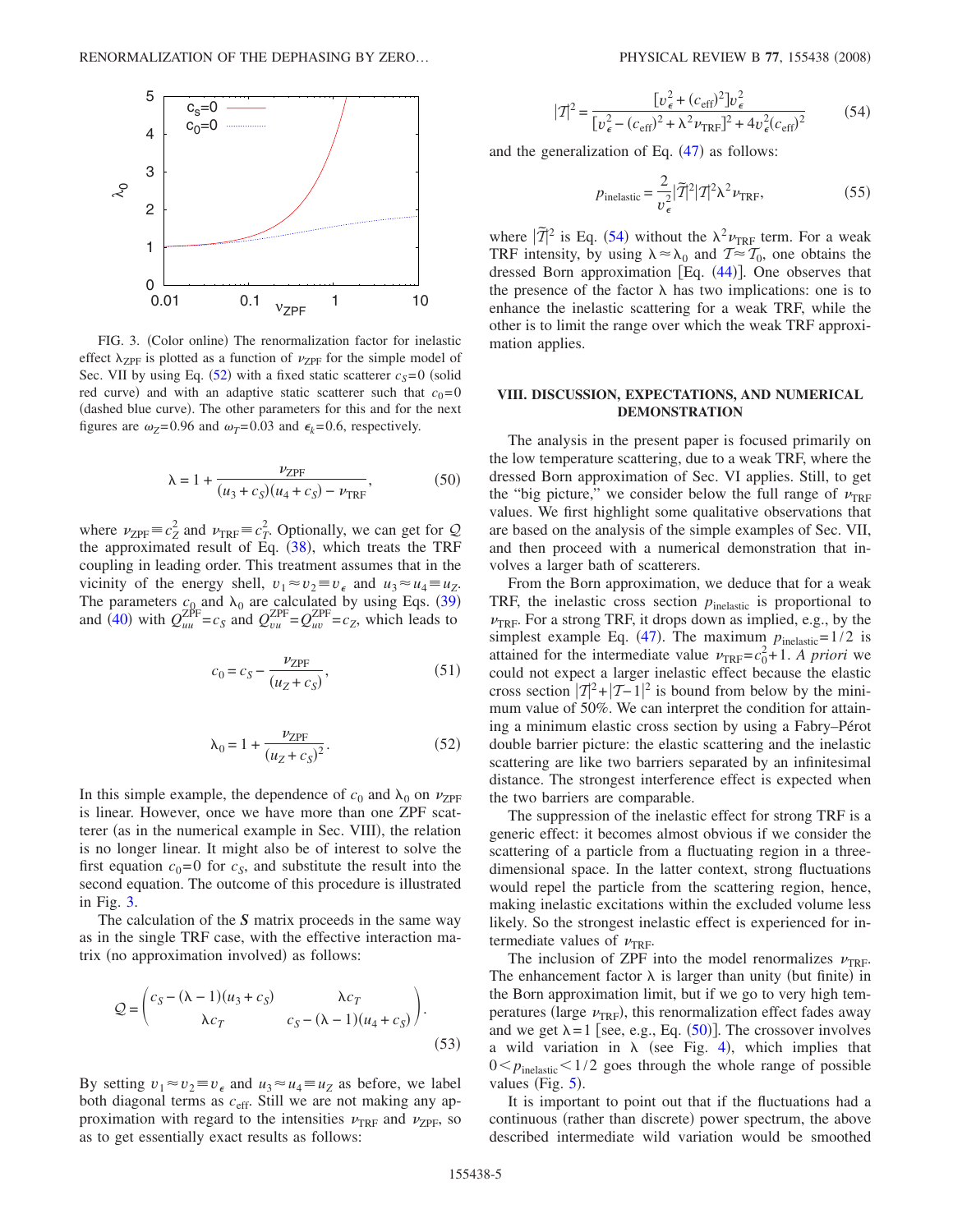<span id="page-5-0"></span>

FIG. 4. (Color online) Plots of  $c_{\text{eff}}$  (upper panel) and  $\lambda$  (lower panel) versus  $v_{\text{TRF}}$  for the simple model of Sec. VII, with the same parameters as in Fig. [3.](#page-4-0) The red solid curves are for  $\nu_{ZPF}=0.5$  and the blue dashed curves are for  $v_{ZPF}=5$ .

away. Thus, in realistic circumstances, we expect that also in the presence of ZPF, the qualitative dependence of  $p_{\text{inelastic}}$  on  $\nu_{\text{TRF}}$  would be smooth, although renormalized by  $\lambda_0$  at the limit of low temperatures.

For the numerical study, we consider a bath that consists of two level scatterers. The energy splitting of the  $\alpha$  scatterer is  $\omega_{\alpha}$ , and the interaction is described by the operator

$$
Q_{\alpha} = \begin{pmatrix} 0 & 1 \\ 1 & 0 \end{pmatrix}.
$$

The strength of the interaction with the bath is characterized by the intensity of the fluctuations as obtained by integrating over their power spectrum  $\tilde{S}(\omega)$ . Consequently, we distinguish between the intensity of the ZPF and the intensity of the TRF as follows:

$$
\nu_{\rm ZPF} = \sum_{\alpha \in \rm ZPF} c_{\alpha}^2,\tag{56}
$$

$$
\nu_{\rm TRF} = \sum_{\alpha \in \rm TRF} c_{\alpha}^2.
$$
 (57)

The effective intensity of the thermal fluctuations is similarly defined and accordingly calculated from the dressed interaction matrix as follows:

<span id="page-5-1"></span>

FIG. 5. (Color online) The transmission  $|T|^2$  (upper panel) and the inelastic cross section  $p_{\text{inelastic}}$  (lower panel) versus  $v_{\text{TRF}}$  for the simple model of Sec. VII, with the same parameters as in Figs. [3](#page-4-0) and [4.](#page-5-0)

$$
\nu_{\rm eff} = \sum_{n(\neq m)} |\mathcal{Q}_{n,m}|^2.
$$
 (58)

Given a set of *N* ZPF scatterers with couplings  $c_Z$  and a static scatterer  $c_S$ , we calculate  $c_0$  (which determines  $T_0$ ) and  $\lambda_0$  as a function of  $\nu_{\text{ZPF}} = N |c_Z|^2$  (see Fig. [6](#page-6-0)). Then, for various values of  $\nu_{\rm ZPF}$ , we calculate the exact results for  $\nu_{\rm eff}$  and  $p_{\text{inelastic}}$  versus  $\nu_{\text{TRF}}$  (see Fig. [7](#page-6-1)). One expects that for weak TRF, the effective intensity  $v_{\text{eff}}$  would be proportional to  $\nu_{\text{TRF}}$ , namely,

$$
\nu_{\rm eff} \approx (\lambda_0)^2 \nu_{\rm TRF}.
$$
 (59)

Furthermore, our perturbative scheme implies that

$$
p_{\text{inelastic}} \approx \frac{2}{v_{\epsilon}^2} |T|^4 \nu_{\text{eff}}.\tag{60}
$$

To test the quality of the latter approximation, we replot the results for  $p_{\text{inelastic}}$  versus  $|T|^4 \nu_{\text{eff}}$  (see Fig. [8](#page-7-17)). The numerical results confirm our qualitative expectations and are in agreement with the analysis of the simple example of Sec. VII. In particular, one observes that the presence of ZPF has two implications: one is to enhance the inelastic scattering for a weak TRF, while the other is to limit the range over which the weak TRF approximation applies.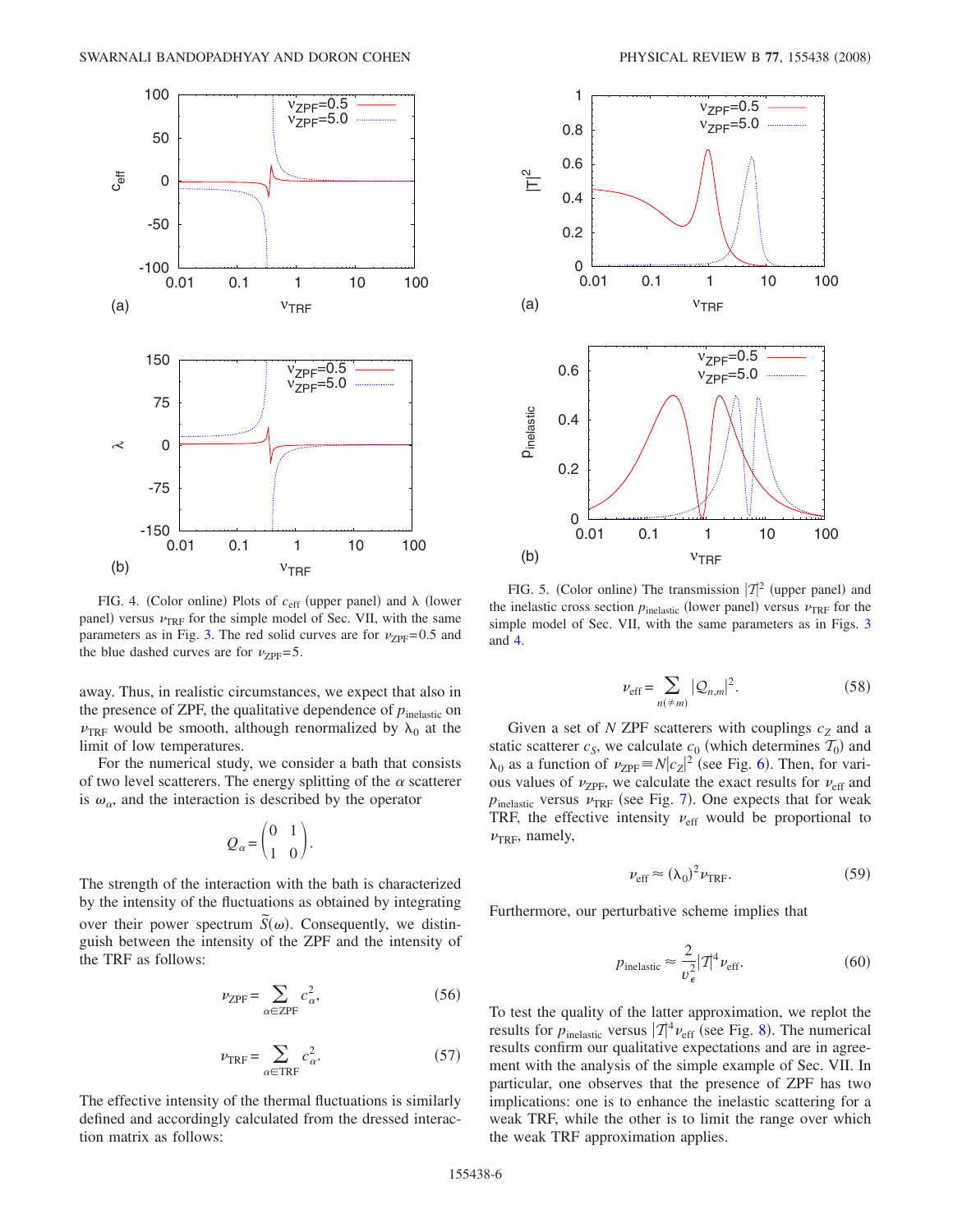<span id="page-6-0"></span>

FIG. 6. (Color online) Plots of  $c_0$  and  $\lambda_0$  versus  $\nu_{\text{ZPF}}$ . For the sake of comparison, we also plot  $c_{\text{eff}}$  and  $\lambda = (\nu_{\text{eff}}/\nu_{\text{TRF}})^{1/2}$  for two nonzero values of  $\nu_{\text{TRF}}$ . Here and in Fig. [7,](#page-6-1) we consider a bath that consists of seven TRF scatterers with  $\omega_{\alpha}$  ~ 0.0003 and four ZPF scatterers with  $\omega_{\alpha}$  ~ 0.96. There is no static scatterer *(c<sub>S</sub>*=0). The kinetic energy of the incident particle is  $\epsilon_k$ = 0.6.

#### **IX. SUMMARY**

In the Caldeira–Leggett model, the effect of the environment is characterized by a friction coefficient  $\eta$  and by a temperature *T*. However, more generally,  $9,11,12,16$  $9,11,12,16$  $9,11,12,16$  $9,11,12,16$  it has been emphasized that the proper way to characterize the environment is by its form factor  $\tilde{S}(q,\omega)$ . The form factor contains information on both the temporal and the spatial aspects of the fluctuations and, in particular, one can extract from it not only *T* and  $\eta$  but also the spatial correlations. The general formula for the rate of dephasing<sup>9[,16](#page-7-13)</sup> involves a  $dqd\omega$  integral over  $\tilde{S}(q,\omega)$  and, for short range interactions, simply reflect the rate of inelastic events.

We find for our model system that the inelastic scattering cross section  $p_{\text{inelastic}}$  is enhanced in the presence of ZPF and, accordingly, ZPF may contribute to the dephasing at low temperatures, although indirectly. This might come as a surprise since in Ref. [18](#page-7-15) it was argued that both elastic and inelastic scatterings are suppressed by ZPF by the *same*

<span id="page-6-1"></span>

FIG. 7. (Color online) Plots of  $\nu_{\text{eff}}$  and  $p_{\text{inelastic}}$  versus  $\nu_{\text{TRF}}$  for the same bath as in Fig. [6.](#page-6-0)

DWF. A closer look reveals the difference between the two models involved. In Ref. [18,](#page-7-15) one considers the scattering of a particle  $(\hat{x})$  from a vibrating scatterer  $(\hat{Q})$ , where the interaction is  $\delta(\hat{x}-\hat{Q})$ . Accordingly, the particle experiences a fluctuating field  $\hat{U}(x) = \delta(\hat{Q} - x)$ , and  $\tilde{S}(q, \omega)$  is the Fourier transform of  $\langle e^{-iq\hat{Q}(t)}e^{iq\hat{Q}(0)}\rangle$ , which is suppressed by the DWF  $e^{-(\hat{Q}^2 q^2)}$ . In our model, the interaction is  $\delta(\hat{x})\hat{Q}$ . Accordingly,  $\tilde{S}(q,\omega)$  is the Fourier transform of  $\langle \hat{Q}(t)\hat{Q}(0)\rangle$ , and within the framework of the conventional Born approximation, there is no DWF involved: in our model, adding high frequency components to the fluctuating field has no implication on the low frequency behavior of  $\tilde{S}(q,\omega)$ .

The renormalization factor of the inelastic effect  $(\lambda)$  in our *dressed* Born approximation comes from higher orders of the perturbation theory with respect to the ZPF, while the TRF is treated in leading order. The renormalization factor  $\lambda$ multiplies the power spectrum  $\tilde{S}(\omega)$  that describes the thermal fluctuations. The power spectrum itself does not involve a DWF. The  $\lambda$  renormalization of the inelastic scattering comes "on top" of the expected renormalization of the *po-*